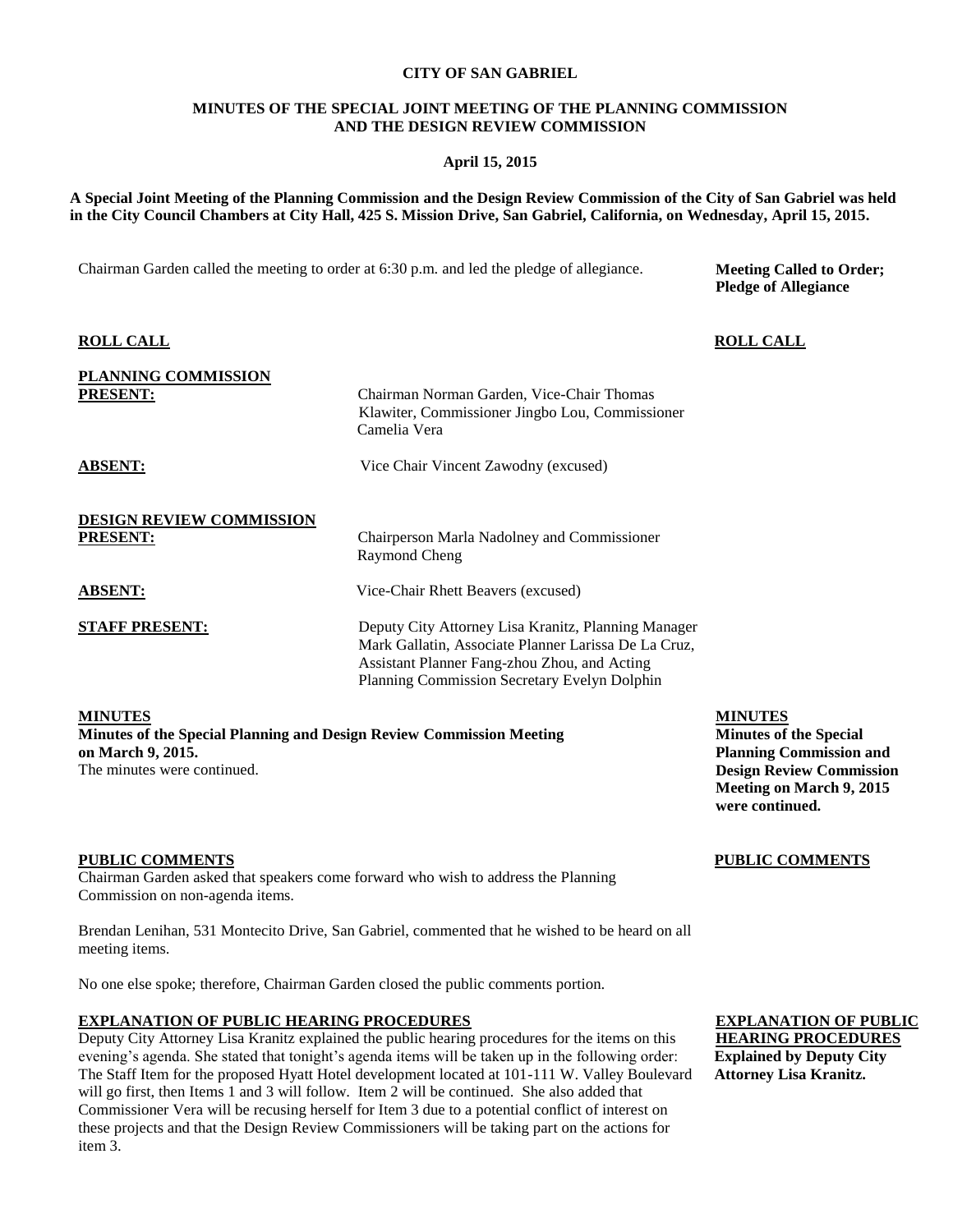# **STAFF ITEM**

# **Staff Item. Update regarding shade and shadow analysis for the proposed Hyatt Hotel development located at 101-111 W. Valley Blvd.**

Associate Planner Larissa De La Cruz presented this item. The Planning Commissioners received and filed the report.

### **PUBLIC HEARING ITEMS**

**1. 533 S. Del Mar Avenue Planning Case No. PL-15-012 Applicant: Koichi Sushi**

This report was presented by Assistant Planner Fang-zhou Zhou regarding a Conditional Use Permit (CUP) to serve beer and wine in an existing restaurant in the C-1 (Retail Commercial) zone.

**ENVIRONMENTAL DETERMINATION**: This project was reviewed and exempted from the California Environmental Quality Act requirements, per Guidelines Section 15301, Class 1 (Existing Facilities).

**RECOMMENDATION:** Staff recommended that the Planning Commission approve PL-15-012, subject to the recommended conditions of approval.

Terry Lac, the applicant, spoke on behalf of the project.

Chairman Garden asked the applicant if he is in favor of the conditions of approval. He stated that he is fine with them.

Brendan Lenihan spoke regarding this project and voiced his opposition. He mentioned that there was a continuation school nearby and expressed his concern for the possibility of criminal acts and drunken behaviors.

No one else spoke from the public regarding this item; therefore, Chairman Garden closed the public comments portion for this item.

### Commissioners' Discussion

The Planning Commission conceptualized and discussed the project. Planning Manager Mark Gallatin discussed the safeguards in place against the restaurant turning into a bar; the permit restricts the restaurant to selling beer and wine only in conjunction with food, and was conditioned by the Police Department. Security issues and compatibility issues have been addressed. Commissioner Lou spoke. Commissioner Vera had a question regarding Mr. Lenihan's question about the proximity of a continuation school near a liquor store in the vicinity. Mr.Gallatin's responded that the continuation school was located approximately ½ mile north at the corner of Broadway and Del Mar. Mr. Gallatin confirmed there were no police complaints on record. Vice Chair Klawiter spoke and supported the application. There was a discussion of an on-sale vs. offsale license and the distinction between the two.

Chairman Garden made the motion to approve PL-15-012. Vice Chair Klawiter seconded the motion.

Ayes: Garden, Klawiter, Lou and Vera Noes: None

4-0 motion carried

At this point, Commissioner Vera recused herself from the meeting as explained earlier by Deputy City Attorney Kranitz. Chairman Garden then called the Design Review Commissioners to join

#### **STAFF ITEM**

**Staff Item. Update regarding Shade and Shadow Analysis for Hyatt Hotel Development**

#### **PUBLIC HEARING ITEMS**

**1. 533 S. Del Mar Planning Case No. PL-15-012 Applicant: Koichi Sushi Approved.**

### Commissioners' Discussion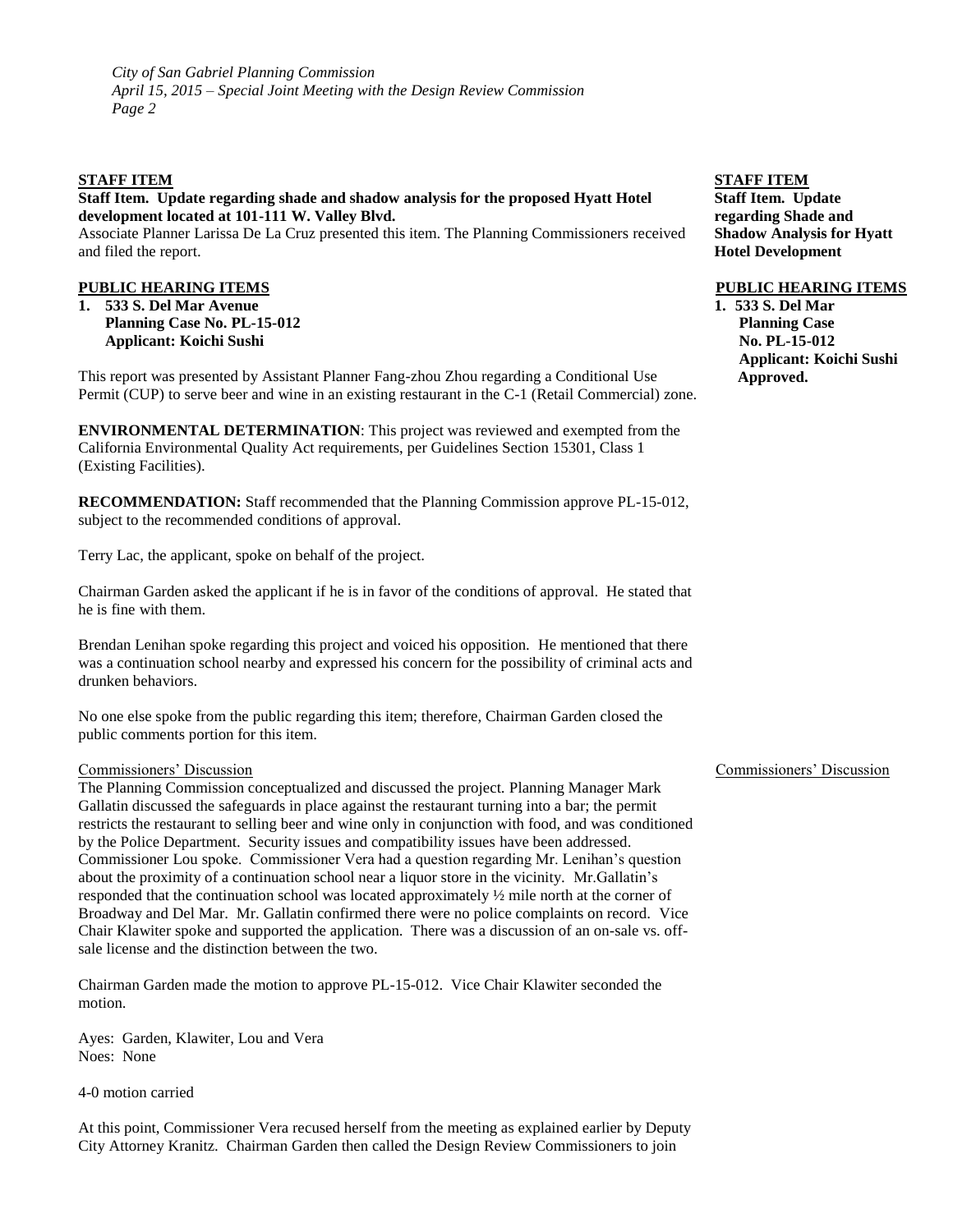the Planning Commissioners to take action on item 3.

**2. 608-610 S. Ramona Street Planning Case No. PL-14-004 Applicant: Leo Wu (Architect)**

#### **NOTE: THIS ITEM WAS NOT HEARD AT THIS MEETING AND WILL BE RE-NOTICED FOR A FUTURE MEETING.**

**3. 400-420 W. Valley Boulevard Planning Case No. PL-14-063 Applicant: Swish Development, LLC**

This project was presented by Assistant Planner Zhou regarding a request for a Tentative Tract Map and a Precise Plan of Design to allow for the construction of a new mixed-use development. The project will have 50,459 square feet of commercial space and 127 residential condominium units, and is zoned MU-C (Mixed Use – Corridor). Currently, the project site has about 13,000 square feet of existing commercial buildings and three single-family homes, which will all be demolished for this new proposed development. This is a continued hearing with a redesign of the project in response to the Planning Commission's direction at a previous meeting.

**ENVIRONMENTAL DETERMINATION:** This project was reviewed for the California Environmental Quality Act (CEQA) compliance and staff determined that the project required a Mitigated Negative Declaration, the availability of which was posted with the Los Angeles County Recorder on February 3, 2015.

#### **RECOMMENDATION:**

#### **Planning Commission**

Staff recommended that the Planning Commission (PC) approve PL-14-063 (Tentative Tract Map #73154 only), and approve the Mitigated Negative Declaration subject to the conditions of approval.

#### **Design Review Commission**

Staff recommended that the Design Review Commission (DRC) approve PL-14-063 (Precise Plan Design), subject to the recommended conditions of approval.

Assistant Planner Fang-zhou Zhou gave an overview presentation of the project. Brian Husting of Kollin Altomare Architects gave a PowerPoint presentation.

#### Testimony

Chuck Sances, 1808 S. California Street, San Gabriel, spoke in opposition to the project and resubmitted his petition with over 200 signatures from residents of Bencamp Street who oppose using their street as access for this project. He also expressed concern about increased noise, street parking problems, air pollution, street deterioration, and traffic in the area as well as safety concerns for the existing residents on Bencamp Street. He suggested that the project's plan be modified to not use Bencamp Street as an access street.

Planning Manager Mark Gallatin discussed Mr. Sances's request to prohibit residents of the project from obtaining overnight parking permits. Deputy City Attorney Lisa Kranitz clarified the overnight parking ordinance and vehicle code requirements, stating that it was possible to request the City Council to establish specific residential parking area requirements for designated parking areas. Mr. Gallatin mentioned that budget negotiations are going on proposing a citywide parking study.

Brendan Lenihan spoke and expressed his opposition to the project, in particular the advent of more traffic on Valley Boulevard. Mr. Gallatin addressed Mr. Lenihan's concerns and referred to

- **2. 608-610 S. Ramona Street Planning Case No. PL-14-004 Applicant: Leo Wu (Architect) To be re-noticed for a future meeting.**
- **3. 400-420 W. Valley Blvd. Planning Case No. PL-14-063 Applicant: Swish Development, LLC Approved by the Planning Commission and the Design Review Commission**

#### Testimony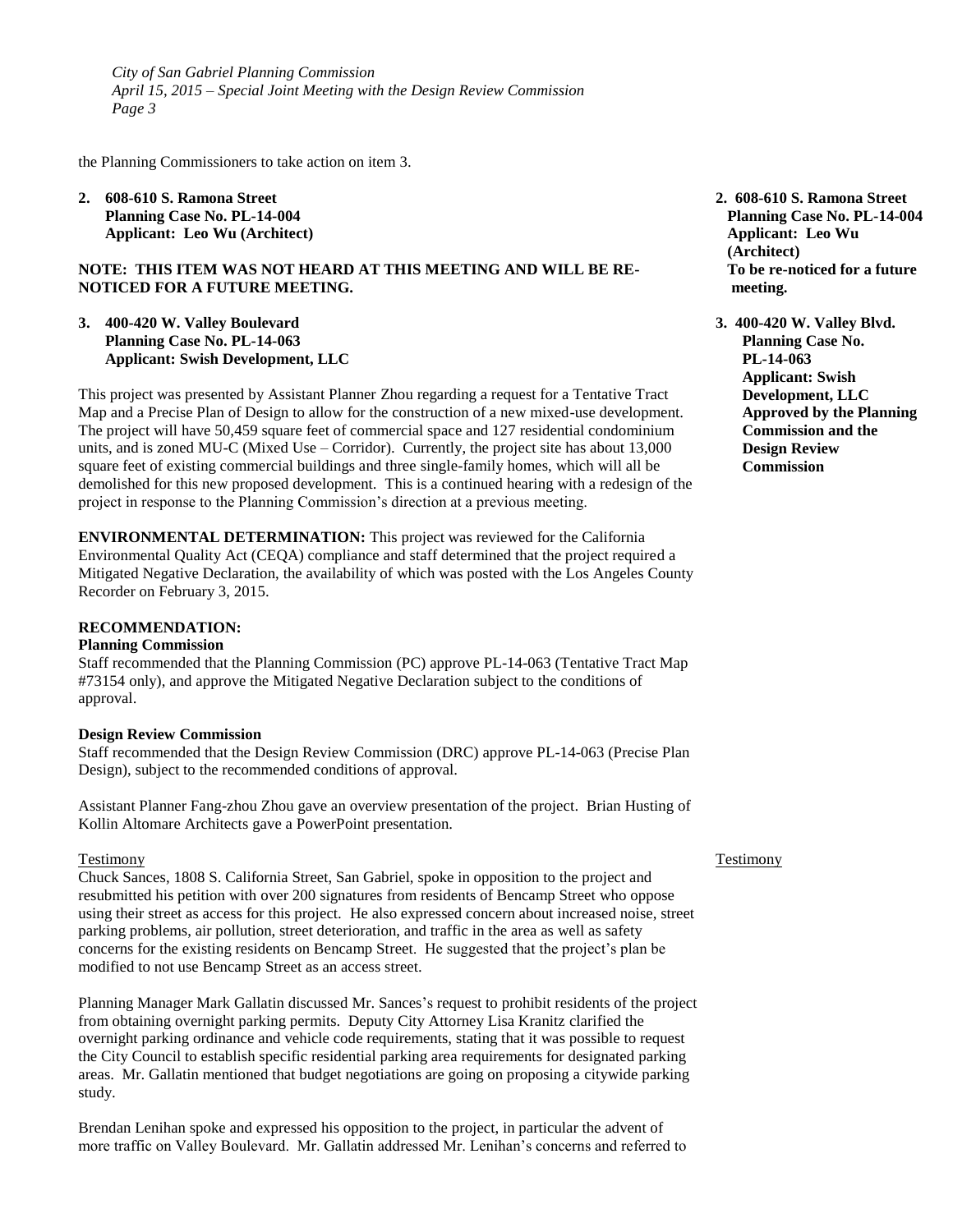the 2006 Valley Boulevard Specific Plan. In addition, Brian Husting and the project traffic consultant, Brian Marchetti, will address the traffic congestion concerns, in particular at New Avenue and Valley Boulevard and Del Mar Avenue and Valley Boulevard – levels of service, design capacity, etc. Public Works Director/City Engineer Daren Grilley addressed traffic signal synchronization on Valley Boulevard and explained the way traffic synchronization is implemented for San Gabriel Boulevard. Mr. Grilley offered to collect information on the stretch of Valley Boulevard from New Avenue to Rosemead Boulevard for comparison purposes.

Mr. Lenihan requested information regarding (a) who voted to use Bencamp Street as a pressure relief valve for the Valley traffic on this project; (b) what is the number of employees of the businesses that will be servicing the project and where are they expected to park; and (c) can the project by redesigned for access and entry only on Valley Boulevard, with no access or impact on Bencamp Street.

Planning Manager Gallatin responded to Mr. Lenihan's concerns, including reminding Mr. Lenihan that Bencamp Street is a public street. Deputy City Attorney Kranitz pointed out that the parking requirements for the project include employee parking. Brian Husting responded that at this time the developer does not know who the tenants will be; that the City's parking ratios were used to determine parking (and that the proposed plan exceeds the parking requirements). He also mentioned the adoption of the Green Code – which includes bicycles, public transportation and pedestrian traffic.

Anna Battaglia, resident of San Gabriel, addressed the Commissions and expressed her opposition to the project. She asked that the Commissioners consider the concerns of the Bencamp Street residents as expressed in the petition presented earlier in the meeting by Mr. Sances. She requested information on how many community members were on the 2006 Valley Boulevard Committee.

No one else spoke from the audience regarding this project; therefore, Chairman Garden closed the public comments portion for this item.

#### Commissioners' Discussion

Both Planning and Design Review Commissioners conceptualized and discussed the project. All of them were in support for the project. They agreed that the existing site is an eyesore in the area and its proposed development would be a benefit to the community. They also stated that it would add to the quality of life in San Gabriel. Chairman Garden commented that this is the first development of its kind and is positive for the City. He respects the comments of the residents and hears their concerns.

Vice Chair Klawiter spoke on the big picture in San Gabriel and that this project is a good, quality development and, going forward, a plus for the City. He applauded the architect for adjusting to the public concerns regarding traffic, etc. He also mentioned that you cannot underestimate the design element of the incorporation of art throughout the project.

Planning Commissioner Lou remarked that this development would be a great improvement to the Bencamp site.

Chairman Garden asked Mr. Gallatin and Deputy City Attorney Kranitz whether a tentative Tract Map could be conditioned for a requirement for a six-month review and approval. Mr. Gallatin explained that what can be requested is a parking management plan.

Design Review Commissioner Cheng commented on the art piece that was now removed in the updated plans.

Design Review Chairperson Nadolney liked the improved design.

Planning Commission Chairman Garden moved to approve Planning Case No. PL-14-063

# Commissioners' Discussion